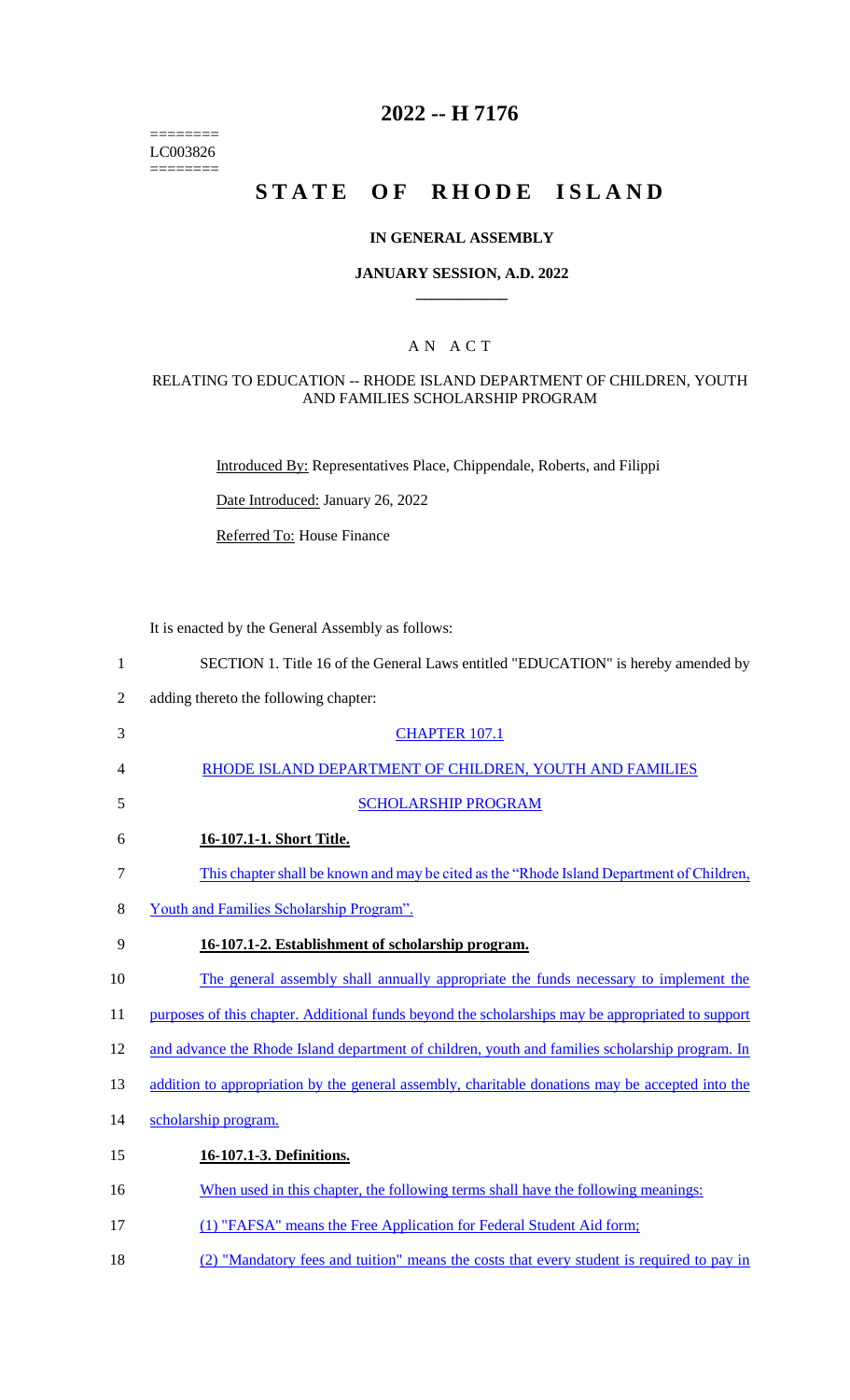- order to enroll in classes, and for room and board, textbooks, program fees that may exist in some 2 majors, course fees that may exist for some specific courses or travel; (3) "Recipient student" means a student attending Rhode Island College who qualifies to receive the Rhode Island department of children, youth and families scholarship pursuant to § 16- 107.1-5; (4) "Scholarship program" means the Rhode Island department of children, youth and families scholarship program that is established pursuant to § 16-107.1-2; and (5) "State" means the State of Rhode Island. **16-107.1-4. Administration of scholarship program.**  (a) The financial aid office, in conjunction with the office of enrollment management or 11 their respective equivalent offices, at Rhode Island College, shall administer the scholarship 12 program for recipient students in the care and custody of the department of children, youth and 13 families, who meet the eligibility requirements in this chapter. (b) An award of the scholarship program shall cover the cost of tuition, room and board, and mandatory fees, less federal and all other financial aid monies available to the recipient student. 16 (c) The scholarship program is limited to one award per student as required by § 16-107.1- 5. **16-107.1-5. Eligibility for scholarship.**  (a) Beginning with the students who enroll at Rhode Island College in the fall of 2022, to 20 be considered for the scholarship, a student: 21 (1) Must qualify for in-state tuition and fees pursuant to the residency policy adopted by the council on postsecondary education, as amended, supplemented, restated, or otherwise modified from time to time ("residency policy"); provided, that, the student must have satisfied the 24 high school graduation/equivalency diploma condition prior to reaching nineteen (19) years of age; provided, further, that in addition to the option of meeting the requirement by receiving a high school equivalency diploma as described in the residency policy, the student can satisfy the condition by receiving other certificates or documents of equivalent nature from the state or its 28 municipalities as recognized by applicable regulations promulgated by the council on elementary and secondary education; (2) Must be admitted to, and must enroll and attend, Rhode Island College on a full-time basis by the semester immediately following high school graduation or the semester immediately following receipt of a high school equivalency diploma; (3) Must complete the FAFSA and any required FAFSA verification by the deadline
- 34 prescribed by Rhode Island College for each year in which the student seeks to receive funding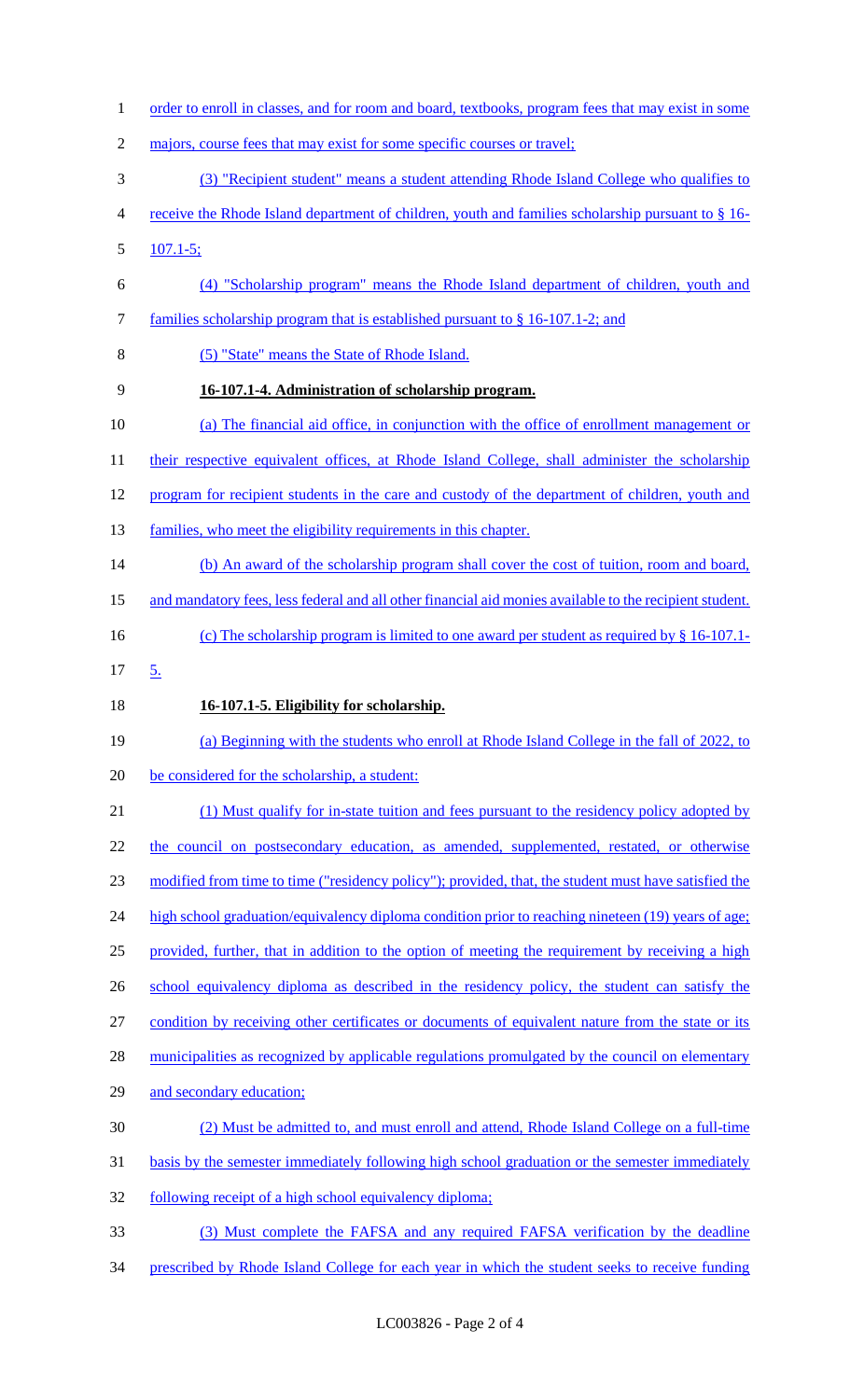- 1 under the scholarship program;
- 2 (4) Must continue to be enrolled on a full-time basis; and
- 3 (5) Must not have already received an award under this scholarship program.
- 4 **16-107.1-6. Rules and procedures.**
- 5 The council on postsecondary education is hereby authorized to promulgate rules to
- 6 effectuate the purposes of this chapter and Rhode Island College shall establish appeal procedures
- 7 for the award, denial, or revocation of funding under the scholarship program. The rules shall be
- 8 promulgated in accordance with § 16-59-4.
- 9 SECTION 2. This act shall take effect upon passage.

======== LC003826 ========